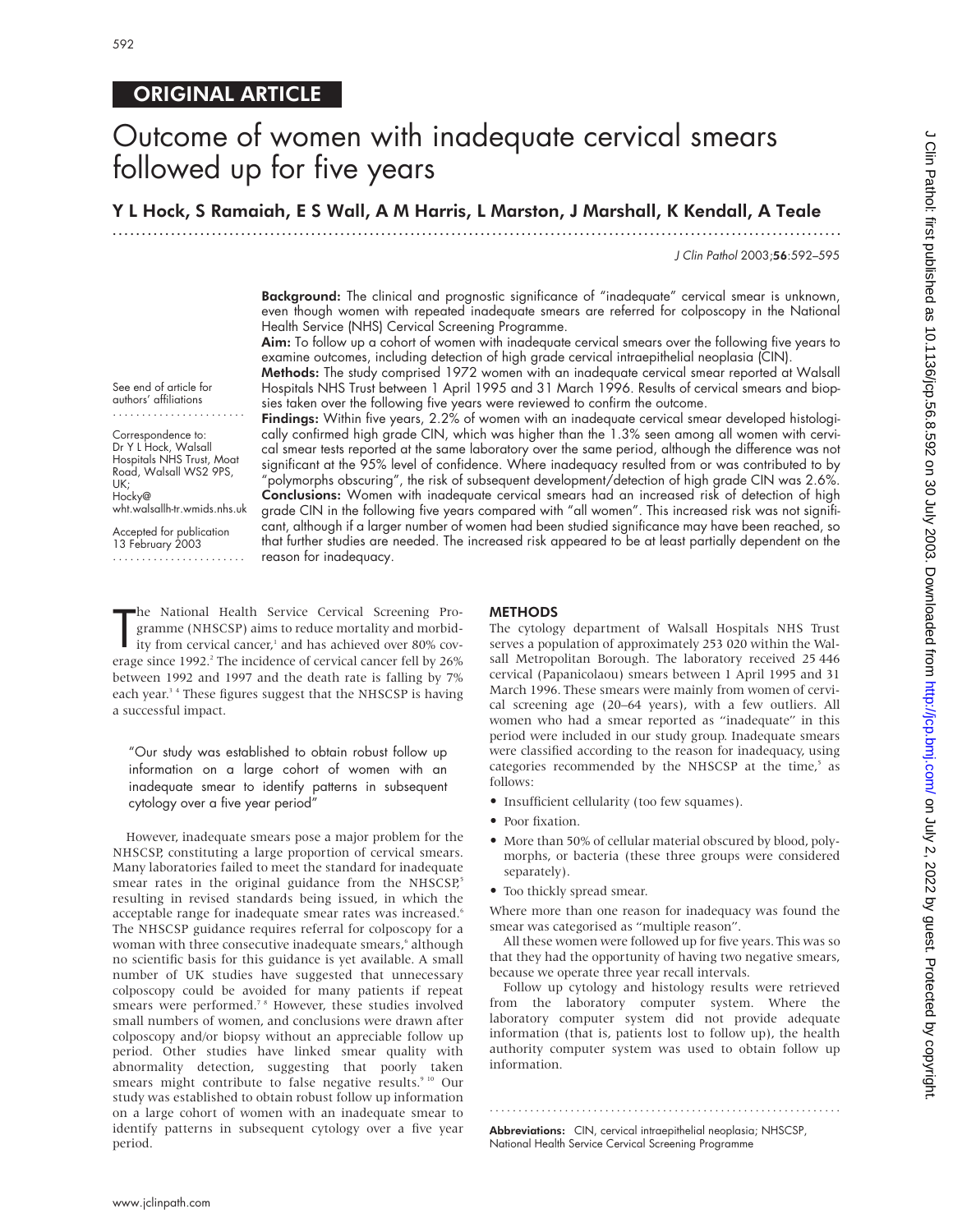

Figure 1 Schematic overview of study design. Outcome of women with inadequate cervical smears followed up for five years in the Walsall district.

In accordance with the national guidelines, those with three consecutive inadequate smears, at least two low grade abnormal smears, and one high grade abnormal smear were referred for colposcopy, where biopsies and/or smears were taken.

The subsequent worst abnormality detected was subdivided into three categories, as follows:

(1) Smear abnormality only without colposcopic biopsy/ histological confirmation.

(2) Low grade cervical intraepithelial neoplasia (CIN; colposcopically and histologically confirmed CIN I).

(3) High grade CIN (colposcopically and histologically confirmed CIN II, III, or worse).

#### FINDINGS

Between 1 April 1995 and 31 March 1996, 25 446 cervical smear reports were issued by the laboratory. Of these, 2150 (8.5%) were reported as inadequate, a rate within the national standard range (5–9%). <sup>5</sup> Of the 2150 inadequate reports, 68 were for non-cytological reasons, including request forms received without a smear, or slides that were broken beyond repair being received. Excluding these, 2082 inadequate smears were reported from a total of 25 378 (8.2%). These included a mixture of first, second, and third consecutive inadequate smears, and these related to 1972 women (fig 1). Table 1 categorises the reasons for inadequacy. In the study population, there were 14 women who had a high grade abnormal smear (moderate dyskaryosis or worse) immediately following an inadequate smear (0.7%). In these cases, all the preceding inadequate smears were reviewed by senior cytology staff, and were confirmed to contain no abnormal (dyskaryotic) cells.

The mean age of women with inadequate smears was 37.7 years, and there were no obvious age differences across the

| Table 1 Categories of inadequate smears, their mean age and subsequent cervical pathology detected within 5 years |                |                                                                      |                                                                                           |                                                    |                                                                 |                              |                                                                  |                                                                                                        |
|-------------------------------------------------------------------------------------------------------------------|----------------|----------------------------------------------------------------------|-------------------------------------------------------------------------------------------|----------------------------------------------------|-----------------------------------------------------------------|------------------------------|------------------------------------------------------------------|--------------------------------------------------------------------------------------------------------|
| Inadequate category                                                                                               | Number (A)     | Mean age (in<br>years)                                               | No. (%) of abnormal<br>confirmed CIN at<br>smears, without<br>colposcopy and<br>histology | No. (%) of CIN I at<br>colposcopy and<br>histology | No. (%) of CIN II and<br>CIN III at colposcopy<br>and histology | No. lost to follow<br>up (B) | No. of inadequates<br>non-responders<br>corrected for<br>$(A-B)$ | more at colposcopy and<br>histology (corrected for lost to<br>follow up)<br>No. (%) reaching CIN II or |
| Aultiple reasons                                                                                                  | 305            | တ<br>က                                                               | 32 (10.49)                                                                                | (2.30)                                             | (2.62)                                                          | $\frac{8}{2}$                | 277                                                              | (2.89)                                                                                                 |
| Poor fixation                                                                                                     |                |                                                                      | 31 (7.97)                                                                                 |                                                    |                                                                 |                              |                                                                  |                                                                                                        |
| Obscured by blood                                                                                                 | 8500300        | $43.46$<br>$9.845$<br>$9.56$<br>$9.56$<br>$9.56$<br>$9.57$<br>$9.57$ | 35 (13.2)                                                                                 | $\begin{array}{c} 4 (1.03) \\ 1.13 \end{array}$    | 9 (2.31)<br>6 (2.26)<br>6 (2.07)                                |                              | 344<br>244<br>269                                                | 9<br>200200<br>200200<br>200200                                                                        |
| Obscured by polymorphs                                                                                            |                |                                                                      | 11.72<br>34 (1                                                                            | 9(3.1)                                             |                                                                 |                              |                                                                  |                                                                                                        |
| Too few squames                                                                                                   |                |                                                                      | 28 (7.31)                                                                                 | (1.04)                                             | 6(1.57)                                                         |                              | 353                                                              |                                                                                                        |
| Too thick                                                                                                         |                |                                                                      | 13 (6.19)                                                                                 | (1.43)                                             | 3(1.43)                                                         | $\overline{4}$               | 196                                                              |                                                                                                        |
| Cytolysis/obscured by organisms                                                                                   | $\frac{30}{2}$ |                                                                      | 12 (9.23)                                                                                 | 2(1.54)                                            | (0.77)                                                          |                              |                                                                  | (0.93)                                                                                                 |
|                                                                                                                   | 1972           |                                                                      | 185 (9.38)                                                                                | 32 (1.62)                                          | 86 1 68                                                         |                              | 793                                                              | 39 (2.18)                                                                                              |
| CIN, cervical intraepithelial neoplasia.                                                                          |                |                                                                      |                                                                                           |                                                    |                                                                 |                              |                                                                  |                                                                                                        |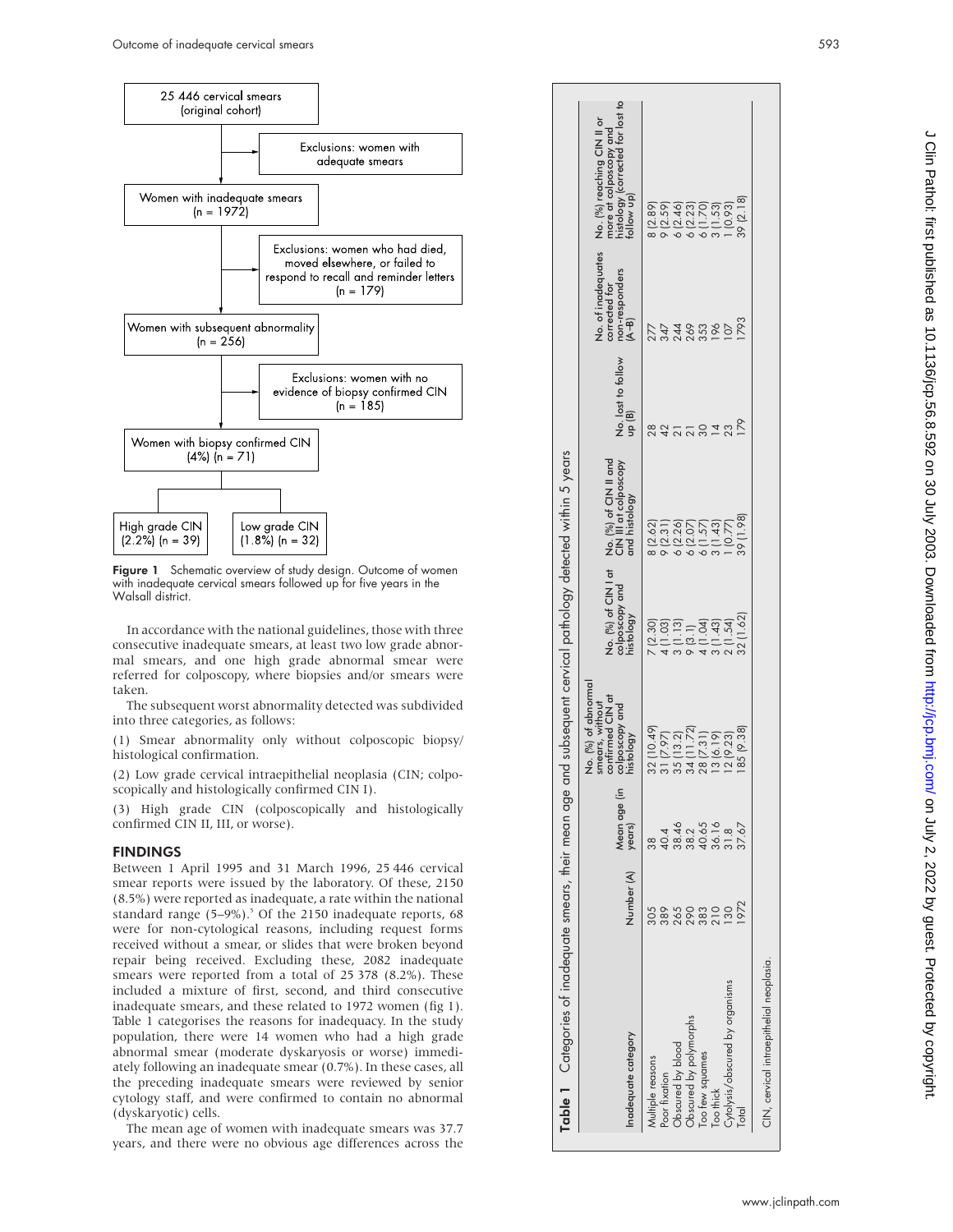| Table 2 Subcategorisation within the multiple reasons category, and the subsequent risks of development/detection of high grade CIN, considered in conjunction with related<br>single reason categories |                                     |                                                    |                                                         |                                                                            |                              |                                                             |                                                                                                                     |
|---------------------------------------------------------------------------------------------------------------------------------------------------------------------------------------------------------|-------------------------------------|----------------------------------------------------|---------------------------------------------------------|----------------------------------------------------------------------------|------------------------------|-------------------------------------------------------------|---------------------------------------------------------------------------------------------------------------------|
| Category                                                                                                                                                                                                | $\frac{1}{2}$<br>Number<br>category | smears $($ of 1972 $)$<br>inadequate<br>% Of total | No. of high grade<br>CIN at colposcopy<br>and histology | colposcopy and histology<br>within each category<br>% Of high grade CIN at | No. lost to<br>follow up (B) | non-responders (A-B)<br>No. of inadequates<br>corrected for | corrected for lost to follow up<br>Number (%) high grade CIN<br>at colposcopy and histology<br>within each category |
| Multiple reasons                                                                                                                                                                                        | 305                                 | 15.47                                              | $\infty$                                                | 2.62                                                                       | 28                           | 277                                                         | 8 (2.89%)                                                                                                           |
| Multiple reasons, including obscured by polymorphs                                                                                                                                                      | 168                                 | 8.52                                               | 5                                                       | 2.98                                                                       | $\overline{4}$               | 154                                                         | 5(3.25%)                                                                                                            |
| Obscured by polymorphs (single reason)                                                                                                                                                                  | 290                                 |                                                    | $\sim$                                                  | 2.07                                                                       | $\frac{1}{3}$                | 269                                                         | 6(2.23%)                                                                                                            |
| Multiple reasons (including obscured by polymorphs) and single                                                                                                                                          | 458                                 | 14.71<br>23.23                                     |                                                         | 2.40                                                                       |                              | 423                                                         | 1 (2.60%)                                                                                                           |
| eason category obscured by polymorphs combined                                                                                                                                                          |                                     |                                                    |                                                         |                                                                            |                              |                                                             |                                                                                                                     |
| Multiple reasons (including obscured by blood)                                                                                                                                                          | 8G                                  | 5.32                                               |                                                         | 0.95                                                                       | $\overline{C}$               | 95                                                          | $(1.05\%)$                                                                                                          |
| Obscured by blood (single reason category)                                                                                                                                                              | 265                                 | 13.44                                              | O                                                       | 2.26                                                                       |                              | 244                                                         | $6(2.46\%)$                                                                                                         |
| Obscured by blood (single reason category) and multiple reasons<br>including obscured by blood)                                                                                                         | 370                                 | 18.76                                              |                                                         | 1.89                                                                       | $\frac{1}{2}$                |                                                             | $7(2.06\%)$                                                                                                         |
| Multiple reasons (with polymorphs or blood) (single reason) obscured<br>by blood – (single reason) obscured by polymorphs combined                                                                      | 764                                 | 38.74                                              |                                                         | 2.23                                                                       | $\overline{60}$              | 704                                                         | 17(2.41%)                                                                                                           |
| CIN, cervical intraepithelial neoplasia.                                                                                                                                                                |                                     |                                                    |                                                         |                                                                            |                              |                                                             |                                                                                                                     |

594 Hock, Ramaiah, Wall, et al

different inadequate categories. A total of 256 women (12.9%) developed abnormalities during follow up. One hundred and eighty five (9.4%) had a smear abnormality only (borderline smear or worse), without histologically confirmed CIN. Seventy one (3.6%) developed histologically confirmed CIN, 32 with low grade CIN (1.6%), and 39 (1.9%) with high grade CIN. High grade CIN for each of the categories of inadequacy varied from 0.8% to 2.6%. Of the 1972 patients with inadequate smears, 179 were lost to follow up, including women who had moved elsewhere, had died, or had failed to respond to repeated recall and reminder letters (fig 1). After correction for "lost to follow up" patients, 2.2% of women with inadequate smears developed histologically confirmed high grade CIN within the five year follow up period. Although higher than the overall rate of detection of high grade abnormalities for the laboratory, which was 1.3%, this difference failed to reach significance.

There was variation in the likelihood of reporting a high grade CIN depending on the reason for inadequacy, from 2.6% for "multireason" to 0.8% for "cytolysis/obscured by organisms". The category "multiple reason for inadequacy" was subcategorised according to the constituent reasons, and each subcategory considered together with the related single reason category (table 2). Within the "multiple reason" category, where reasons included "obscured by polymorphs" there was a high rate of development of high grade CIN (3.25%). Overall, 23.2% of inadequate smears were associated with obscuring by polymorphs, and these cases had a 2.6% risk of development of high grade CIN within five years. Once again, this higher rate was not significantly different from the overall high grade abnormality rate of 1.3%.

# DISCUSSION

The NHSCSP recommends a detection rate for high grade CIN of between 1.2% and 2.0%. It appears that inadequate smears caused by "multiple reason", "obscured by blood", or "obscured by polymorphs" had a higher rate of high grade CIN than would be expected. Those inadequate smears with "cytolysis/obscured by organisms" had a lower incidence. Overall, 1.3% of all smears reported at Walsall Hospitals NHS Trust in the study period were found to have high grade abnormalities. All the inadequate categories, with the exception of the "cytolysis/obscured by organisms" category, exceeded this figure. Inadequates caused by "poor fixation" were excluded from further analysis, because this is an avoidable technical problem, unlike other causes for inadequacy.

Cervical smear inadequate rates are higher in the UK than elsewhere.<sup>11</sup> This may be a result of the different criteria used by the NHSCSP, and may also reflect the longer screening interval in the UK.12 The NHSCSP recognises inadequate smears as a major problem, being one of the main reasons for piloting liquid based cytology for primary screening in England and Wales. The clinical and prognostic significance of inadequate cervical smears is uncertain, and the NHSCSP guidance requiring women with repeated inadequate cervical smears to be referred for colposcopy has been questioned.<sup>78</sup> Colposcopy departments across the UK are struggling to meet the nationally recommended colposcopy waiting times, and referrals for repeated inadequate smears contribute to this problem.

Our study demonstrated an increased risk of detection of high grade CIN within five years of an inadequate smear. However, this increased risk was not significant, although it is possible that had a larger cohort of women been studied, significance would have been reached, and further studies should be carried out to explore this issue. We used a five year follow up period for our study because this is the current recommended minimum screening interval for women aged 20–64 in the UK, even though many health authorities